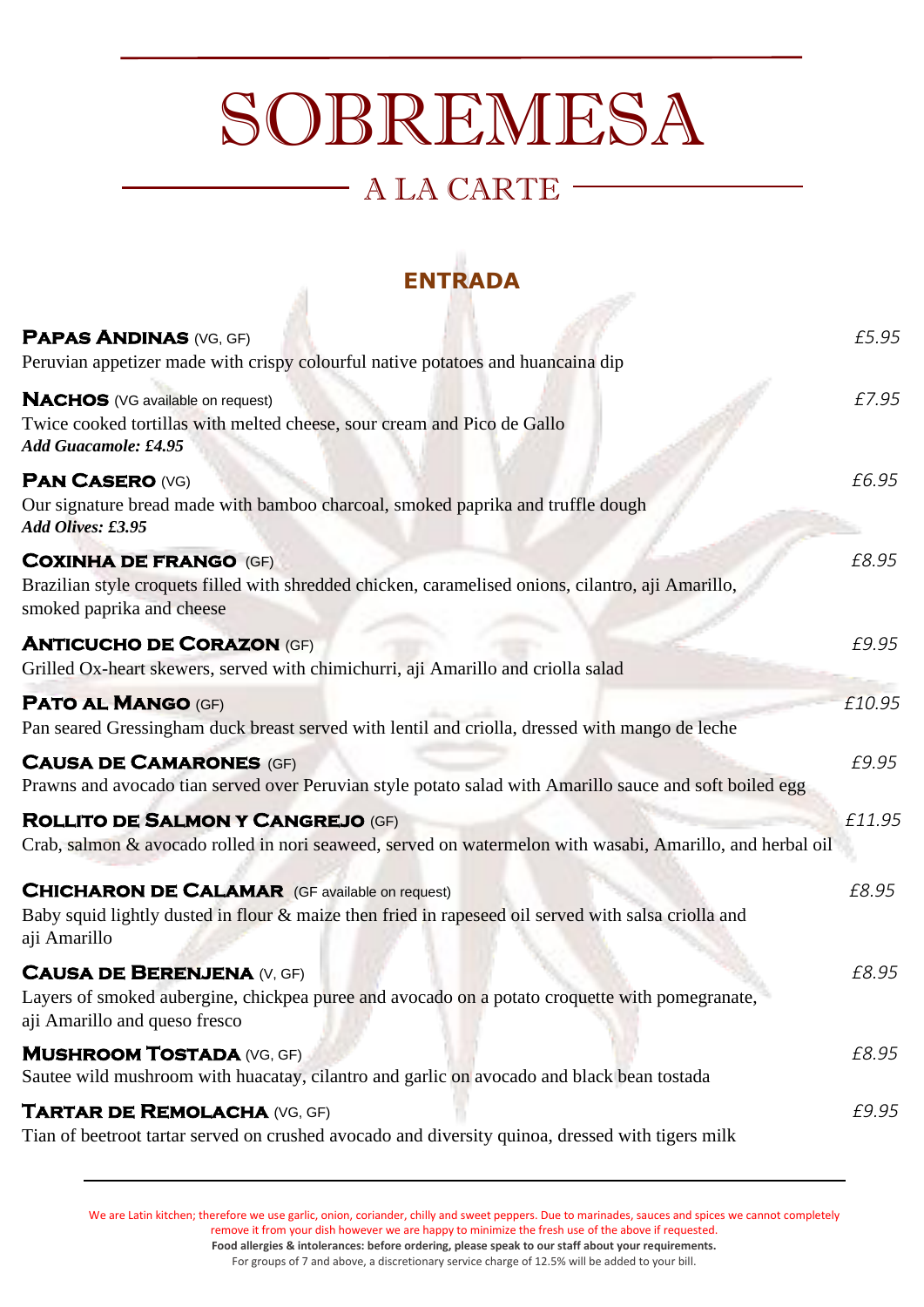#### **PRATO PRINCIPAL**

#### **CLASSICO Del Casa**

| <b>XINXIM DE GALINHA (GF)</b><br>Brazilian classic of chicken breast in a creamy peanut & lemon curry with palm hearts, shredded shrimps<br>toasted coconut and green beans<br>Add Rice: £3.95 or Yuca Chips: £4.95                                          | £15.95 |
|--------------------------------------------------------------------------------------------------------------------------------------------------------------------------------------------------------------------------------------------------------------|--------|
| <b>PESCADO ENCOCADO (GF)</b><br>Traditional coastal dish from Northern Ecuador, consisting seasonal white fish (ask for today's fish) mussels<br>and tiger prawns, all braised in a tangy coconut and tomato sauce<br>Add Rice: £3.95 or Yuca Chips: £4.95   | £17.95 |
| <b>PORK BELLY NIKKEI</b><br>Free-range pork belly braised in Miso, ginger $\&$ garlic. Served with sweet potato $\&$ polenta, bok choy<br>and crackling                                                                                                      | £16.95 |
| <b>MATAMBRE</b> (GF)<br>Argentinean beef roulades, grilled then slow cooked, with chimichurri, paprika, hardboiled egg and carrots,<br>served with huancaina potatoes and grilled tomato                                                                     | £16.95 |
| <b>CHEF'S CARTEL BURGER</b><br>28oz minced beef, egg, Chorizo, melted cheese, tomato, lettuce and Amarillo sauce in black squid ink bun<br>Add Sweet potato fries: £3.95 or Yuca Chips: £4.95                                                                | £24.95 |
| <b>BAHIAN JACKFRUIT CURRY (VG, GF)</b><br>Jackfruit & palm hearts braised with green beans in a Bahian tangy coconut and peanut sauce with ginger, garlic,<br>cumin, cayenne pepper, coriander, tomatoes & bock choy<br>Add Rice: £3.95 or Yuca Chips: £4.95 | £16.95 |
| <b>FAJITAS</b><br>All served on sizzlers with soft flour tortillas and house dips<br><b>POLLO (GF)</b><br>Chicken tenders sizzled with bell peppers, onions, garlic, sweetcorn, and coriander                                                                | £16.95 |
| <b>CARNE ASADA (GF)</b><br>Grass-fed beef marinated in garlic, wine, coriander and paprika, sizzled with bell peppers & onions                                                                                                                               | £17.95 |
| <b>PORCO Y PIÑA (GF)</b><br>Pulled pork sizzled with pineapple, onions, bell peppers, garlic, ginger & coriander                                                                                                                                             | £16.95 |
| YACA Y CHAMPIÑONES (VG) (GF)<br>Jackfruit & Mushroom sizzled with mango habanero, bell peppers, onions, garlic and coriander                                                                                                                                 | £16.95 |
| <b>ENCHILADAS</b><br>All served with rice, and house dips                                                                                                                                                                                                    |        |
| <b>CHAMPIÑONES (VE)</b><br>Mushroom, peppers, onions & tomato rolled in flour tortilla and baked with chipotle & cheese                                                                                                                                      | £14.95 |
| <b>POLLO</b><br>Pulled chicken, peppers, onions $\&$ tomato rolled in flour tortilla and baked with chipotle $\&$ cheese                                                                                                                                     | £16.95 |
| <b>PORCO ADOBO</b><br>Pulled pork, peppers, onions $\&$ tomato rolled in flour tortilla and baked with chipotle $\&$ cheese                                                                                                                                  | £15.95 |
| <b>CAMARONES Y CHORIZO</b><br>Prawns, chorizo, peppers, onions & tomato rolled in flour tortilla and baked with chipotle & melted cheese                                                                                                                     | 18.95  |

**Add Frijoles for £4.95 or Rice for £3.95**